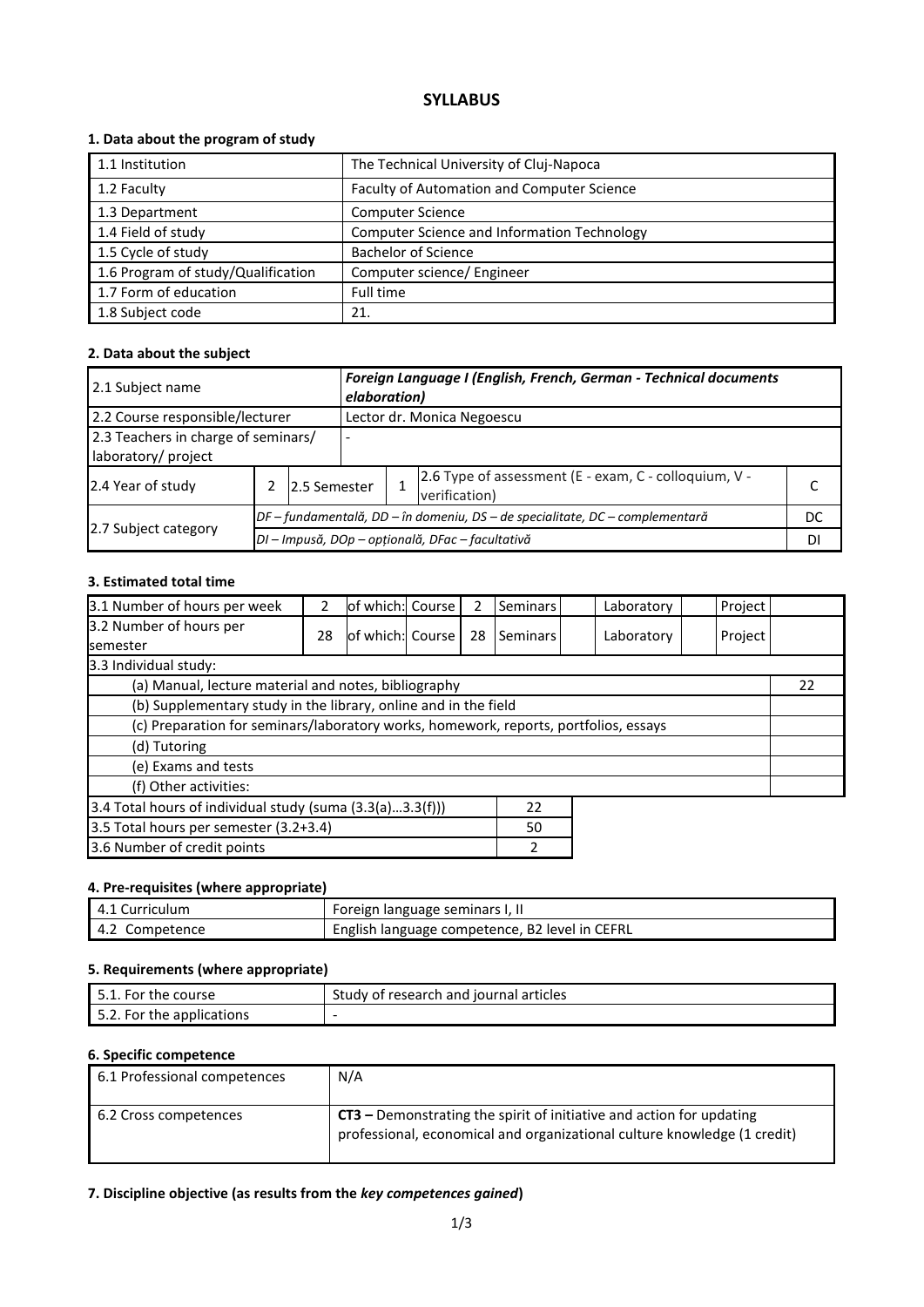| 7.1 General objective   | Development of integrated skills in an engineering professional context          |
|-------------------------|----------------------------------------------------------------------------------|
| 7.2 Specific objectives | At the end of this course, students should be able to:                           |
|                         | -Master documenting strategies, information processing; writing according to     |
|                         | discourse patterns in specific purposes contexts;                                |
|                         | - Use strategies for handling difficult written text on a variety of science and |
|                         | academic related topics;                                                         |
|                         | - Comprehend and produce discipline appropriate text and genre.                  |
|                         | - Use lexical and grammar structures at +B2 language competence levels,          |
|                         | according to CEFR                                                                |

#### **8. Contents**

| 8.1 Lectures                                                        | Hours          | Teaching methods           | <b>Notes</b> |
|---------------------------------------------------------------------|----------------|----------------------------|--------------|
| Communication theories. Differences between                         | $\overline{2}$ |                            |              |
| general/academic/professional communication                         |                |                            |              |
| Word structure: inflected and derivate words. Derivation as a       | 2              |                            |              |
| means of creating technical vocabulary.                             |                |                            |              |
| Simple and complex sentences. Frequently used sentence              |                |                            |              |
| structures in technical texts: coordination and subordination in    | 2              |                            |              |
| finite and non-finite clauses.                                      |                |                            |              |
| Cohesion and coherence in discourse: syntactic parallelism,         | 2              |                            |              |
| sentence rephrase, nominalization, lexical choice, emphasis.        |                |                            |              |
| Structure of information in paragraphs: frontloading, repetition of | $\overline{2}$ |                            |              |
| key terms, breakdown/exemplification, transition words              |                | lecture, problem-          |              |
| Sentence and paragraph. The spelling and punctuation of the         | 2              | based learning,            |              |
| formal text.                                                        |                | case-study,<br>small group |              |
| Text reduction strategies; Paraphrasing                             | $\overline{2}$ | discussions and task       |              |
| The informative function of science discourse: information          | $\overline{2}$ | solving,                   |              |
| structure, impersonal expression, nominalized theme.                |                | assignment                 |              |
| Language functions: definitions, exemplifications, contrast a.      | $\overline{2}$ | discussion                 |              |
| comparison                                                          |                |                            |              |
| Language functions: cause and effect, descriptions, instructions    | $\overline{2}$ |                            |              |
| Synthesis, summary, report. Types of technical documents.           | $\overline{2}$ |                            |              |
| Functional and rhetorical organization of written science           |                |                            |              |
| discourse: genres (textbooks, journal articles and scientific       | 2              |                            |              |
| posters).                                                           |                |                            |              |
| Disciplinary variation in science discourse: professional           |                |                            |              |
| communities, discourse communities. Selecting from language         | 2              |                            |              |
| resources according to disciplinary practices.                      |                |                            |              |
| <b>Final test</b>                                                   | $\overline{2}$ |                            |              |

Bibliography

- 1. Munteanu, S.-C (2013) *Academic English for Science and Engineering*. Cluj-Napoca: Casa Cartii de Stiinta. ISBN 978-606-17-0398-2.
- 2. Granescu, M, Adam, E. *Effective Academic and Technical Writing,* Cluj-Napoca, UTPress, 2010
- 3. Swales John M. & Christine B. Feak (2001) *Academic Writing For Graduate Students - Essential Tasks And Skills*, Ann Arbor: The University Of Michigan Press.
- 4. Hyland Ken (2006) *English For Academic Purposes - An Advanced Resource Book*, London: Routledge
- 4. Rogers, Louis & Jennifer Wilkin (2013). *Skillful Reading & Writing*. Oxford: Macmillan Education.
- 5. "The Online Writing Lab" at Purdue University http: //owl.English.purdue.edu/owl
- 6. "Writing for a Purpose" http: //learnenglish.britishcouncil.org/en/writing-purpose

| 8.2 Applications - Seminars/Laboratory/Project | Hours | Teaching methods | <b>Notes</b> |
|------------------------------------------------|-------|------------------|--------------|
|                                                |       |                  |              |
| Bibliography                                   |       |                  |              |
|                                                |       |                  |              |

*\* Se vor preciza, după caz: tematica seminariilor, lucrările de laborator, tematica și etapele proiectului.*